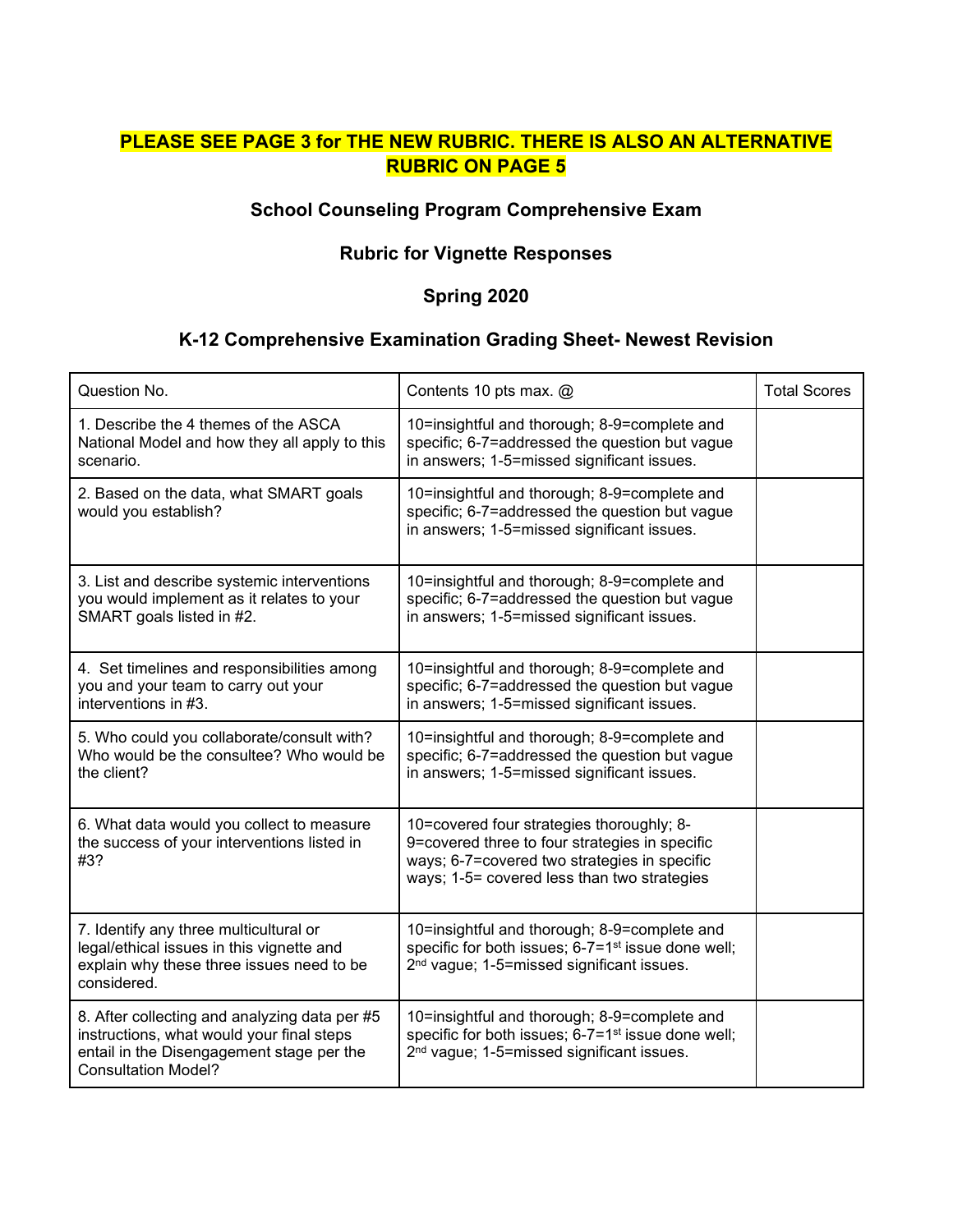Citation: A maximum of 5 points will be given to students. Each citation will receive one point.

TOTAL SCORES: \_\_\_\_\_\_\_\_\_\_\_(Max. 85 points, 70% passing rate; Passing points: 59.5)

Content: \_\_\_\_\_\_(Max. 80) Citation:\_\_\_\_\_\_\_\_\_(Max. 5)

[https://www.schoolcounselor.org/asca/media/asca/ASCA%20National%20Model%20Templates/](https://www.schoolcounselor.org/asca/media/asca/ASCA%20National%20Model%20Templates/Fourth-Edition/ANMExecutiveSummary-4.pdf) [Fourth-Edition/ANMExecutiveSummary-4.pdf](https://www.schoolcounselor.org/asca/media/asca/ASCA%20National%20Model%20Templates/Fourth-Edition/ANMExecutiveSummary-4.pdf)

[https://www.schoolcounselor.org/asca/media/asca/ASCA%20National%20Model%20Templates/](https://www.schoolcounselor.org/asca/media/asca/ASCA%20National%20Model%20Templates/SMART-Goal.pdf) [SMART-Goal.pdf](https://www.schoolcounselor.org/asca/media/asca/ASCA%20National%20Model%20Templates/SMART-Goal.pdf)

[https://www.schoolcounselor.org/asca/media/asca/ASCA%20National%20Model%20Templates/](https://www.schoolcounselor.org/asca/media/asca/ASCA%20National%20Model%20Templates/Fourth-Edition/FourthEditionChanges.pdf) [Fourth-Edition/FourthEditionChanges.pdf](https://www.schoolcounselor.org/asca/media/asca/ASCA%20National%20Model%20Templates/Fourth-Edition/FourthEditionChanges.pdf)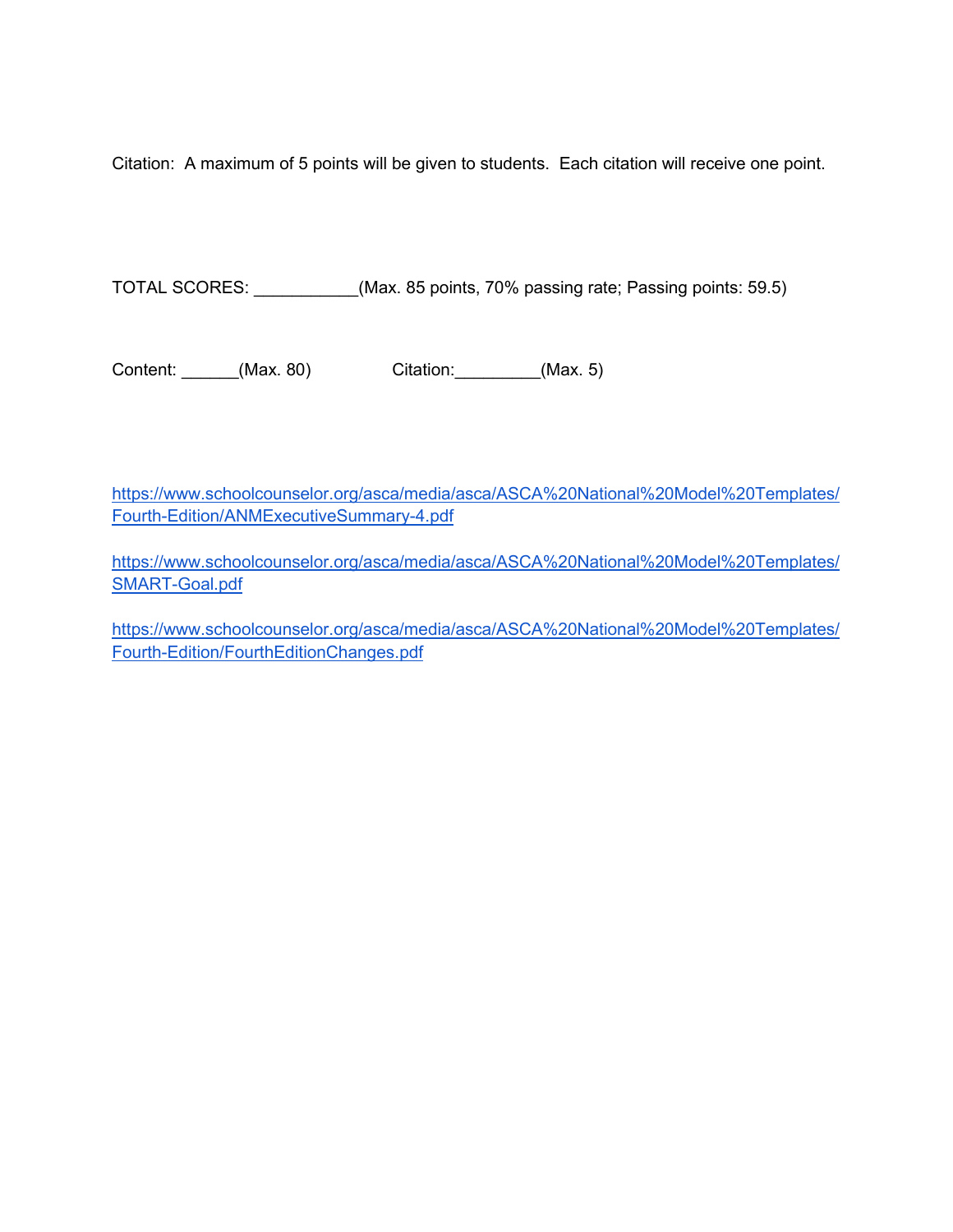# **School Counseling Program Comprehensive Exam**

# **Rubric for Vignette Responses**

### **FALL 2021??????**

# **K-12 Comprehensive Examination Grading Sheet**

| Question No.                                                                                                                                                                                                                            | Contents 10 pts max. @                                                                                                                                                                                                                                                                   | <b>Total Scores</b> |
|-----------------------------------------------------------------------------------------------------------------------------------------------------------------------------------------------------------------------------------------|------------------------------------------------------------------------------------------------------------------------------------------------------------------------------------------------------------------------------------------------------------------------------------------|---------------------|
| 1. Describe the 4 themes of the ASCA<br>National Model and how they all apply<br>to this scenario.                                                                                                                                      | 10=insightful and thorough; 8-9=complete and specific;<br>6-7=addressed the question but vague in answers; 1-<br>5=missed significant issues.                                                                                                                                            |                     |
| 2. Based on the data, what SMART<br>goals (annual student outcome goals)<br>would you establish?                                                                                                                                        | 10=insightful and thorough; 8-9=complete and specific;<br>6-7=addressed the question but vague in answers; 1-<br>5=missed significant issues.                                                                                                                                            |                     |
| 3. List and describe the timelines and<br>systemic interventions you would<br>implement to achieve the SMART<br>goals listed in #2.                                                                                                     | 10=covered four strategies and their timeline<br>thoroughly; 8-9=covered three to four strategies and<br>their timeline in specific ways; 6-7=covered two<br>strategies and their timeline in specific ways; 1-5=<br>covered less than two strategies and their timeline                 |                     |
| 4. Please describe who you can<br>collaborate and consult with to achieve<br>the goals. Provide a brief description<br>about the consultation process<br>including who the consultant,<br>consultee, and client are and their<br>roles? | 10=insightful and thorough; 8-9=complete and specific;<br>6-7=addressed the question but vague in answers; 1-<br>5=missed significant issues.                                                                                                                                            |                     |
| 5. What data would you collect to<br>measure the success of your<br>interventions listed in #3 and why?                                                                                                                                 | 10=explained appropriate data for four strategies<br>thoroughly; 8-9=explained appropriate data for three to<br>four strategies in specific ways; 6-7=explained<br>appropriate data for two strategies in specific ways; 1-5=<br>explained appropriate data for less than two strategies |                     |
| 6. Describe three multicultural issues in<br>this vignette that you will take into<br>consideration while implementing<br>individual and systemic level<br>interventions                                                                | 10=insightful and thorough; 8-9=complete and specific;<br>6-7=addressed the question but vague in answers; 1-<br>5=missed significant issues.                                                                                                                                            |                     |
| 7. Describe the ethical issues that you<br>must be mindful of while providing<br>counseling services to the client<br>described in the vignette.                                                                                        | 10=insightful and thorough; 8-9=complete and specific;<br>6-7=addressed the question but vague in answers; 1-<br>5=missed significant issues.                                                                                                                                            |                     |
| 8. After collecting and analyzing data<br>for success of your interventions, what<br>would your final steps entail?                                                                                                                     | 10=insightful and thorough; 8-9=complete and specific;<br>6-7=addressed the question but vague in answers; 1-<br>5=missed significant issues.                                                                                                                                            |                     |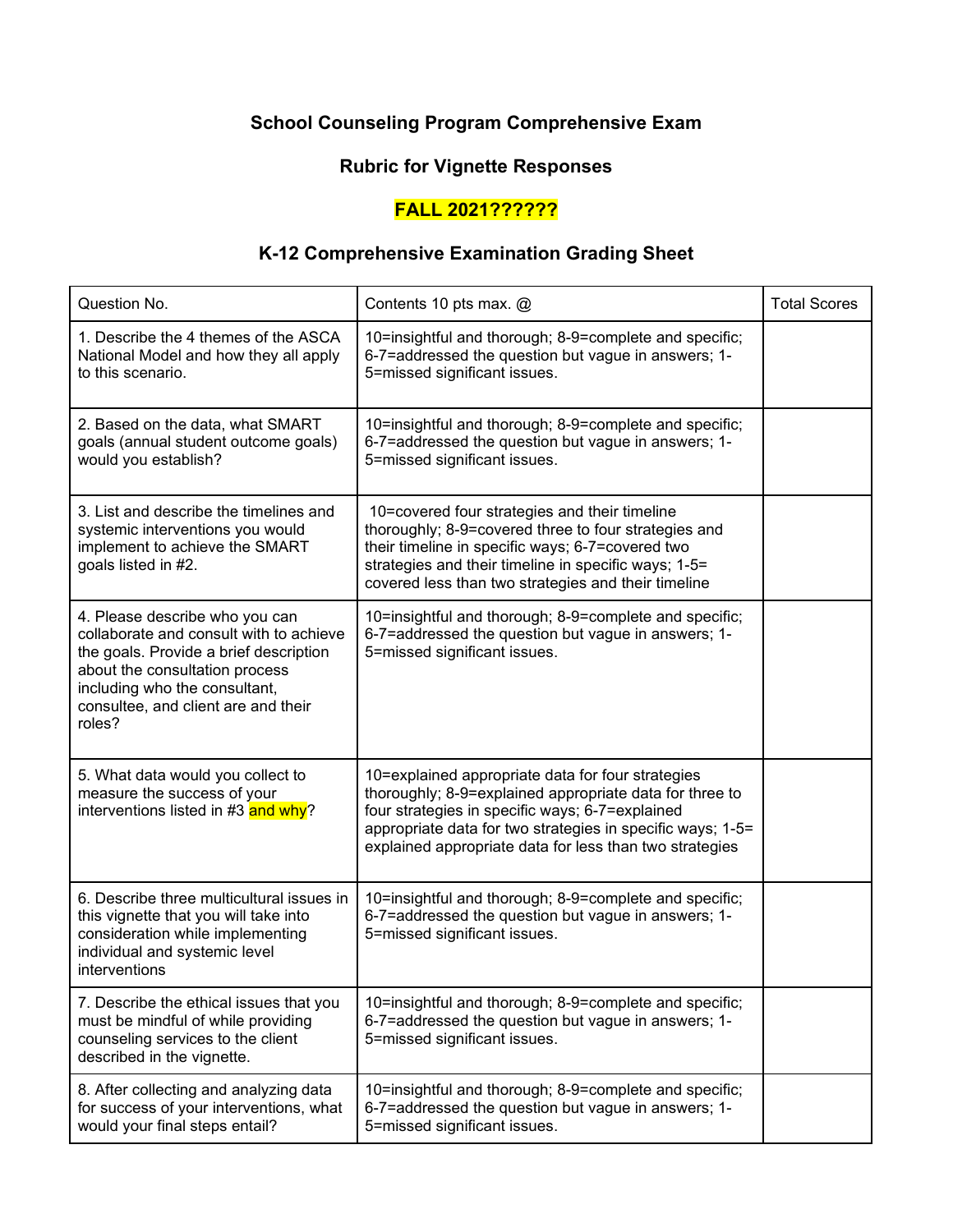Citation: A maximum of 5 points will be given to students. Each citation will receive one point.

TOTAL SCORES: \_\_\_\_\_\_\_\_\_\_\_(Max. 85 points, 70% passing rate; Passing points: 59.5)

Content: \_\_\_\_\_\_(Max. 80) Citation:\_\_\_\_\_\_\_\_\_(Max. 5)

[https://www.schoolcounselor.org/getmedia/bd376246-0b4f-413f-b3e0-1b9938f36e68/ANM](https://www.schoolcounselor.org/getmedia/bd376246-0b4f-413f-b3e0-1b9938f36e68/ANM-executive-summary-4th-ed.pdf)[executive-summary-4th-ed.pdf](https://www.schoolcounselor.org/getmedia/bd376246-0b4f-413f-b3e0-1b9938f36e68/ANM-executive-summary-4th-ed.pdf)

[https://www.schoolcounselor.org/About-School-Counseling/ASCA-National-Model-for-School-](https://www.schoolcounselor.org/About-School-Counseling/ASCA-National-Model-for-School-Counseling-Programs/Templates-Resources)[Counseling-Programs/Templates-Resources](https://www.schoolcounselor.org/About-School-Counseling/ASCA-National-Model-for-School-Counseling-Programs/Templates-Resources)